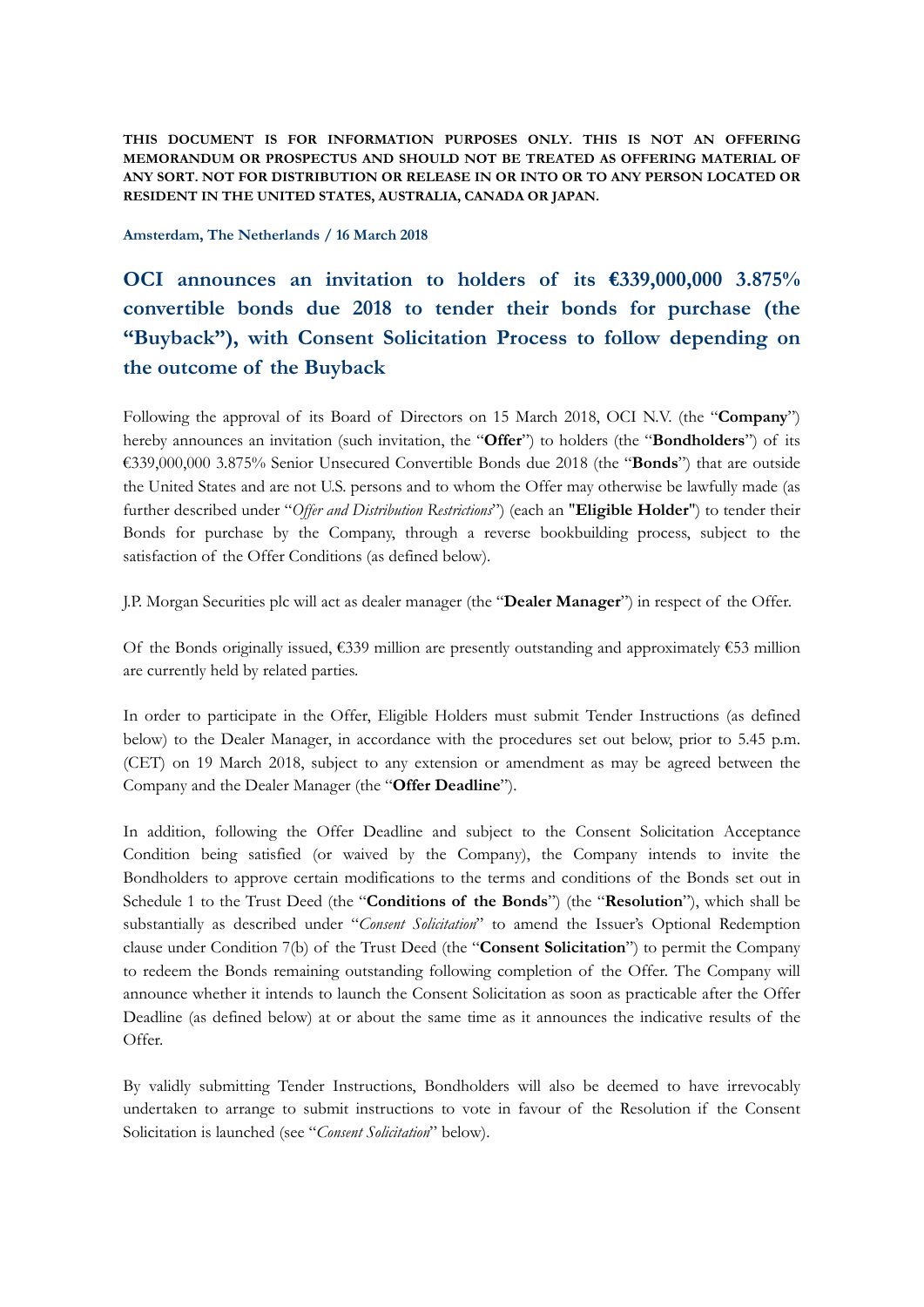# **Details of the Offer**

The Company invites, subject to the restrictions set out in "*Offer and Distribution Restrictions*" below, all Eligible Holders to submit instructions ("**Tender Instructions**") to the Dealer Manager to offer their Bonds for purchase by the Company for cash. Tender Instructions must be submitted prior to the Offer Deadline. Each Bondholder submitting Tender Instructions will be deemed to have given certain representations and undertakings as set out in the "Deemed Representations and Undertakings by Bondholders Submitting Tender Instructions" set out in Annex 1 to this annoucement.

Eligible Holders can receive a unique identifier code (an "**Allocation Code**"), which they will receive if they contact the Dealer Manager by the Offer Deadline.

Eligible Holders who wish to participate in the Offer, tender their Bonds and be eligible to receive the Purchase Price (as defined below) must provide their Tender Instruction and then submit instructions to vote in favour of the Resolution prior to 5.00 p.m. CET on 26 March 2018 (the "**Consent Deadline**") and should quote their Allocation Code (if received). By validly submitting Tender Instructions in the Offer, Bondholders will be deemed to have irrevocably undertaken to arrange to submit instructions to vote in favour of the Resolution in the event that the Consent Solicitation is launched. It will not be possible to validly tender Bonds in the Offer without at the same time giving such undertaking.

Eligible Holders submitting valid Tender Instructions and whose Bonds are accepted for purchase in the Offer will receive on the Settlement Date a cash consideration per  $\epsilon$ 100,000 aggregate principal amount of Bonds (the "**Purchase Price**") calculated as follows:

 $£101,125 + Buyback Premium$ 

where:

"**Buyback Premium**" means €750 per Bond of €100,000 denomination

In addition, the Company will pay accrued but unpaid interest on the Bonds purchased in the Offer up to (but excluding) the Settlement Date.

The Company will announce whether or not it intends to accept any Bonds for purchase on or about (i) 19 March 2018 if the Buyback Acceptance Condition (as defined below) is satisfied, or (ii) 26 March 2018 if the Consent Solicitation Acceptance Condition (as defined below) is satisfied, and settlement is expected to occur on either (i) 22 March 2018 (the "**Tender Settlement Date**") if the Company decides not to proceed with the Consent Solicitation or (ii) 28 March 2018 (the "**Consent Settlement Date**") otherwise, (with the relevant date in either case being the "**Settlement Date**"). If the Offer Conditions are not satisfied (subject to the Company's right to waive the Offer Conditions), the Offer will be terminated, no Bonds will be accepted for purchase, tendering Bondholders will not receive the Purchase Price in relation to their Bonds and will continue to hold their Bonds in accordance with the existing Conditions of the Bonds. If the Company decides to accept valid Tender Instructions pursuant to the Offer, it will accept for purchase all of the Bonds to which such Tender Instructions relate, with no pro rata scaling.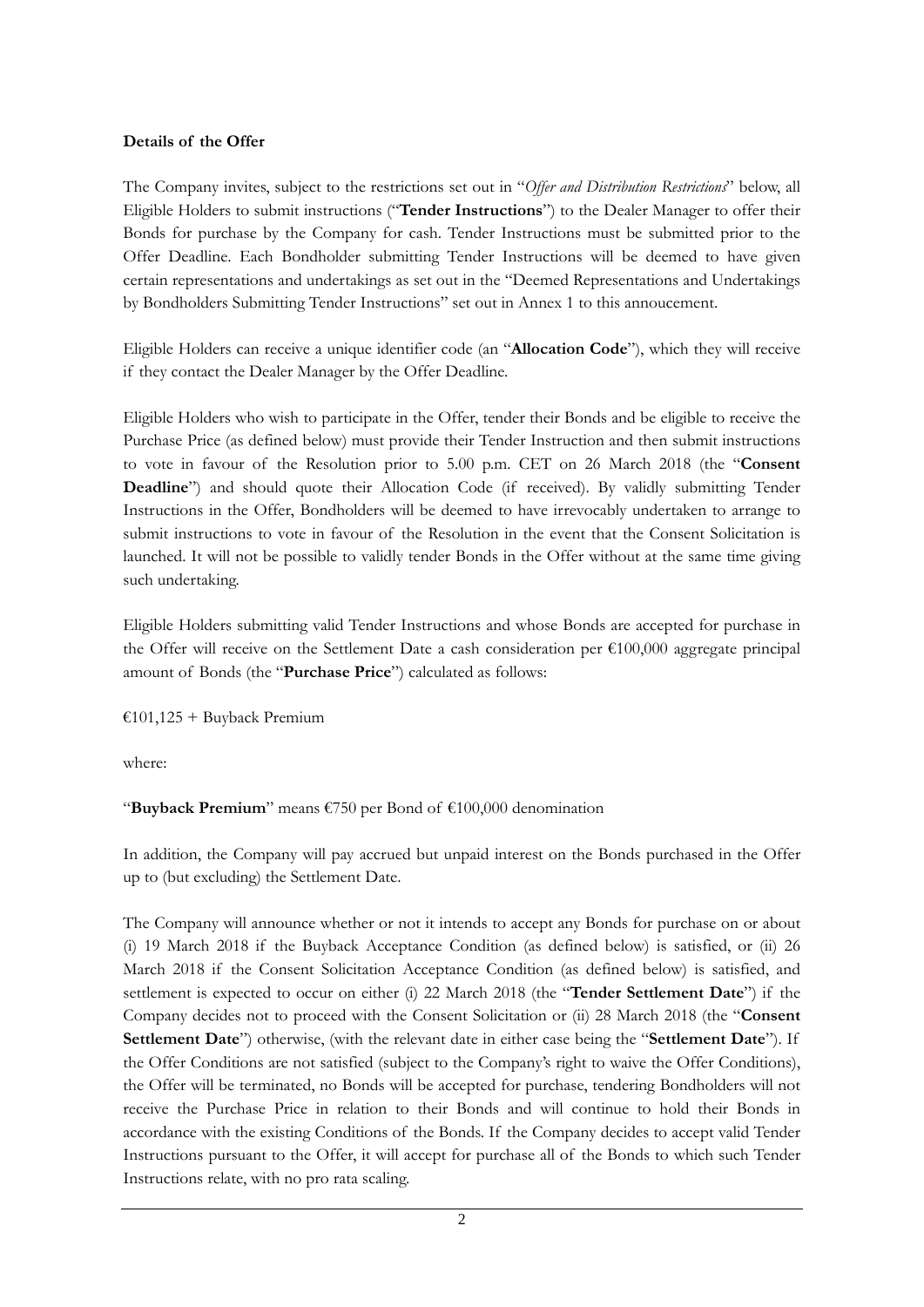The Company intends to accept Bonds tendered pursuant to the Offer only if either:

- 1) it receives both valid Tender Instructions relating to an aggregate nominal amount of Bonds which, when added to the aggregate nominal amount of Bonds previously converted or purchased and cancelled is below 85% of the nominal amount of Bonds originally issued, by no later than the Offer Deadline (the "**Consent Solicitation Acceptance Condition**"), and voting instructions in favour of the Resolution from the holders of at least 75% of the outstanding nominal amount of the Bonds by the Consent Solicitation Deadline; or
- 2) it receives valid Tender Instructions relating to an aggregate nominal amount of Bonds which, when added to the aggregate nominal amount of Bonds previously converted or purchased and cancelled by the Company is equal to at least 85% of the nominal amount of the Bonds originally issued (the "**Buyback Acceptance Condition**"). If the Buyback Acceptance Condition is satisfied, the Issuer will not proceed with the Consent Solicitation and instead intends to exercise existing redemption rights set out in Condition 7(b)(ii) of the Bonds,

# together the "**Offer Conditions**".

The Company will, as soon as reasonably practicable after the Offer Deadline, announce whether the Consent Solicitation Acceptance Condition or Buyback Acceptance Condition has been satisfied, and whether the Company intends to launch the Consent Solicitation or exercise the existing clean-up call.

The Company reserves the right to waive either or both of the Offer Conditions at any time in its sole discretion.

# **Allocation Codes**

Eligible Holders can receive a unique identifier code (an "**Allocation Code**"), which they will receive if they contact the Dealer Manager by the Offer Deadline. Tendering Bondholders who submit Tender Instructions and instructions to vote in favour of the Resolution should quote their Allocation Code (if received). Any Bondholder applying for an Allocation Code must disclose the identity of the beneficial holder of the relevant Bonds to the Dealer Manager from whom it requests the Allocation Code.

# **Consent Solicitation**

The Consent Solicitation will be conducted as an "Electronic Consent" under the terms of the Bonds and the trust deed dated 25 September 2013 constituting the Bonds (the "**Trust Deed**").

Pursuant to the Consent Solicitation, if launched, the Company expects to invite Bondholders to approve certain modifications to the Conditions of the Bonds, to provide for the Company to have the option (the "**New Optional Redemption**") to redeem, at any time on or after the Settlement Date, all, but not some only, of the Bonds that remain outstanding (if any) following the completion of the Offer, subject to the passing of the Resolution and the completion of all related formalities by giving no less than 10 calendar days notice. The price for the Bonds redeemed pursuant to the New Optional Redemption shall be 100% of the aggregate principal amount of the Bonds redeemed plus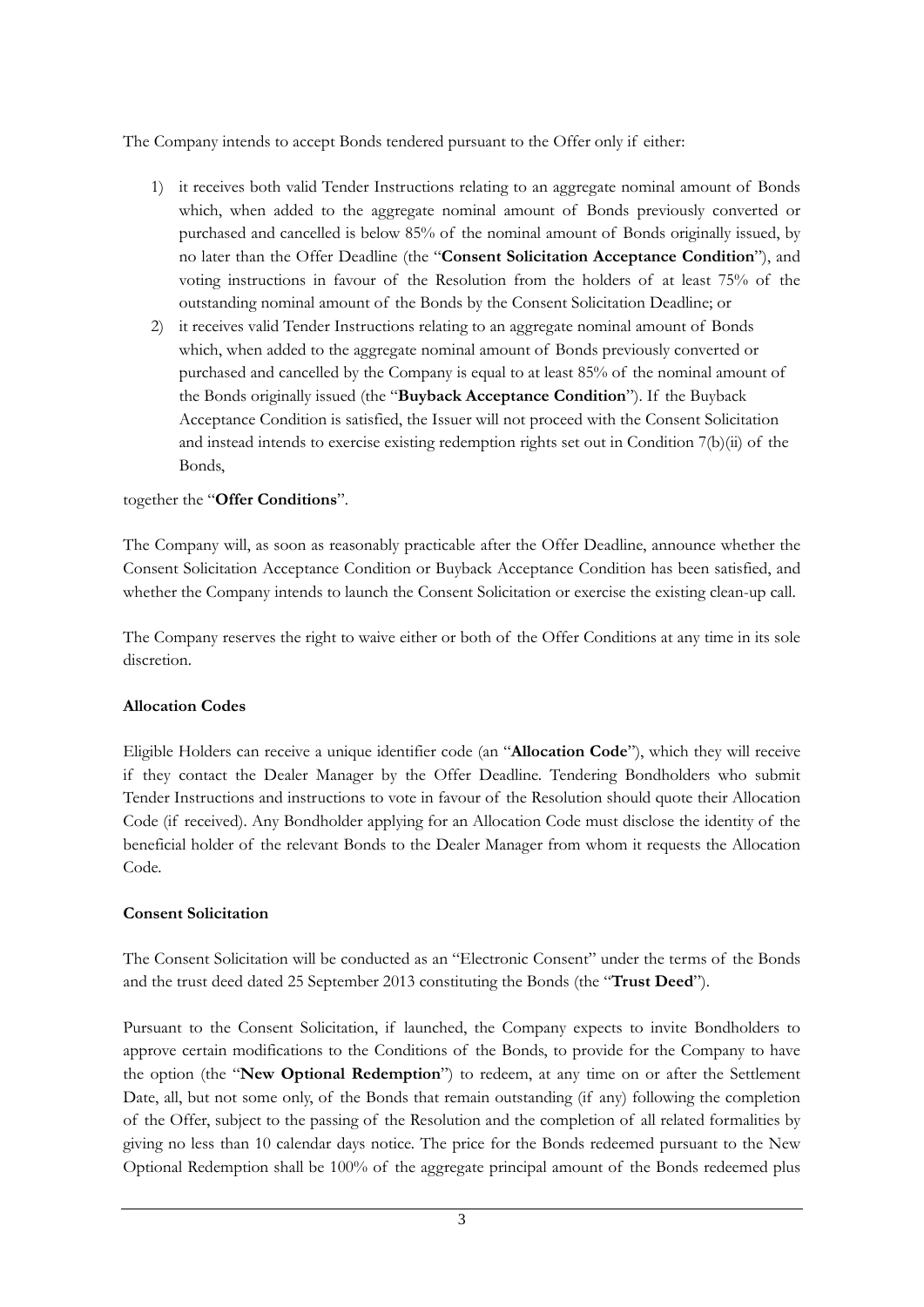accrued but unpaid interest up to (but excluding) the day of redemption (the "**New Optional Redemption Purchase Price**").

By validly submitting Tender Instructions in the Offer, Bondholders will be deemed to have irrevocably undertaken to arrange to submit instructions to vote in favour of the Resolution in the event that the Consent Solicitation is launched. It will not be possible to validly tender Bonds in the Offer without at the same time giving such undertaking.

Bonds owned by holders who do not participate in the Offer may, if the Resolution is successfully approved by the requisite proportion of Bondholders, be redeemed following the Settlement Date pursuant to the New Optional Redemption at the New Optional Redemption Purchase Price.

Bondholders should also refer to the the draft supplemental trust deed, which, if the Consent Solicitation Acceptance Condition is satisfied (or waived by the Company) and the Consent Solicitation is launched, is expected to be attached to the documentation relating to the Consent Solicitation, subject as described above.

# **Financing of the Offer**

Funds for the Offer are expected to be provided by a variety of sources that could include new third party financing.

# **Information on Dealer Manager**

The Dealer Manager and its respective affiliates have provided, from time to time, and in the future may provide, certain commercial banking, investment banking and financial advisory services to the Company and its affiliates, for which they have received, and in the future will receive, customary fees. In the future, they may also provide investment banking and financial advisory services to the Company and its affiliates for customary fees. At any given time, the Dealer Manager may trade Bonds or other securities of the Company for its own account or for the accounts of customers, and, accordingly, may hold a long or short position in the Bonds or other securities of the Company, and may tender securities as part of the Offer.

# **Regulatory Information**

This announcement is released by OCI N.V. and contains information that qualified or may have qualified as "inside information" for the purposes of Article 7 of the Market Abuse Regulations (EU) 596/2014 (MAR) encompasing information relating to the offer described above.

For the purposes of MAR and Article 2 of Commission Implementing Regulation (EU) 2016/1055, this announcement is made by Hassan Badrawi, Chief Financial Officer of OCI N.V..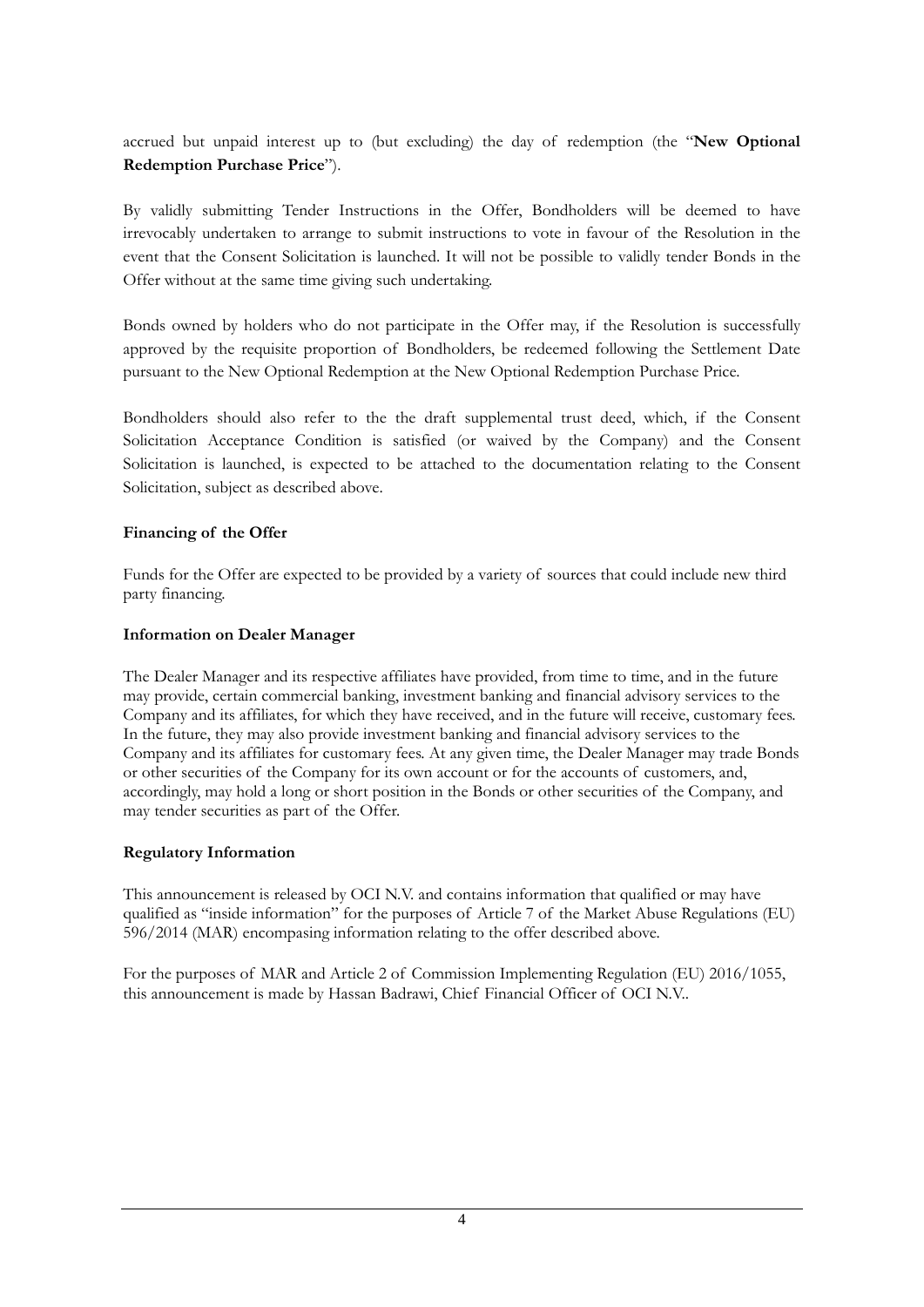# **Requests for information in relation to the Offer and the Consent Solicitation may be directed**

**to:** 

#### **THE COMPANY**

OCI N.V. Honthorststraat 19 1071 DC Amsterdam The Netherlands

#### **DEALER MANAGER**

J.P. Morgan Securities plc 25 Bank Street Canary Wharf London E14 5JP United Kingdom

Attention: ECM Syndicate Telephone: +44 207 134 2650 Email: Eql\_LM@jpmorgan.com

# **Requests for information in relation to the procedures for submitting Offers and participating in the Consent Solicitation should be directed to:**

## **SOLICITATION AGENT**

Lucid Issuer Services Limited Tankerton Works 12 Argyle Walk London WC1H 8HA United Kingdom Telephone: +44 (0)20 7704 0880 Attention: Arlind Bytyqi / Paul Kamminga Email: oci@lucid-is.com

**DISCLAIMER.** This announcement contains important information which should be read carefully before any decision is made with respect to the Offer or the Consent Solicitation. If any Bondholder is in any doubt as to the action it should take or is unsure of the impact of the Offer or the implementation of the Consent Solicitation or the Resolution as described in this announcement, it is recommended to seek its own financial and legal advice, including as to any tax consequences, from its broker, bank manager, solicitor, accountant or other independent financial or legal adviser. Any individual or company whose Bonds are held on its behalf by a broker, dealer, bank, custodian, trust company or other nominee or intermediary must contact such entity if it wishes to submit Tender Instructions in the Offer or otherwise participate in the Consent Solicitation. None of the Dealer Manager, the Tabulation Agent or the Company makes any recommendation whether Bondholders should submit Tender Instructions in the Offer or otherwise participate in the Consent Solicitation.

Bondholders are advised to check with any dealer, custodian, trust company or other trustee, bank, securities broker or other intermediary through which they hold Bonds when such intermediary would need to receive instructions from a Bondholder in order for that Bondholder to be able to participate in the Offer or the Consent Solicitation, before the deadlines specified above, and then adhere to such deadlines. The deadlines set by any such intermediary for the submission of Tender Instructions or voting instructions may be earlier than the relevant deadlines specified above.

**Representations by Bondholders**: By submitting a Tender Instruction pursuant to the Offer, a Bondholder shall be deemed to represent and warrant to the Company and the Dealer Manager that it is not a person to whom it is unlawful to make the Offer under applicable securities laws, it is otherwise eligible to participate in the Offer pursuant to the Offer and Distribution Restrictions described below, it has not distributed or forwarded this announcement or any other documents or materials relating to the Offer to any such person(s) and it has (before and in connection with the submission of Tender Instructions in respect of the Bonds it is tendering for purchase) complied with all laws and regulations applicable to it for the purposes of its participation in the Offer. Any tender of Bonds for purchase by a Bondholder that is unable to make these representations may be rejected. Each of the Company and the Dealer Manager reserves the right, in their absolute discretion, to investigate, in relation to any tender of Bonds for purchase pursuant to the Offer, whether any such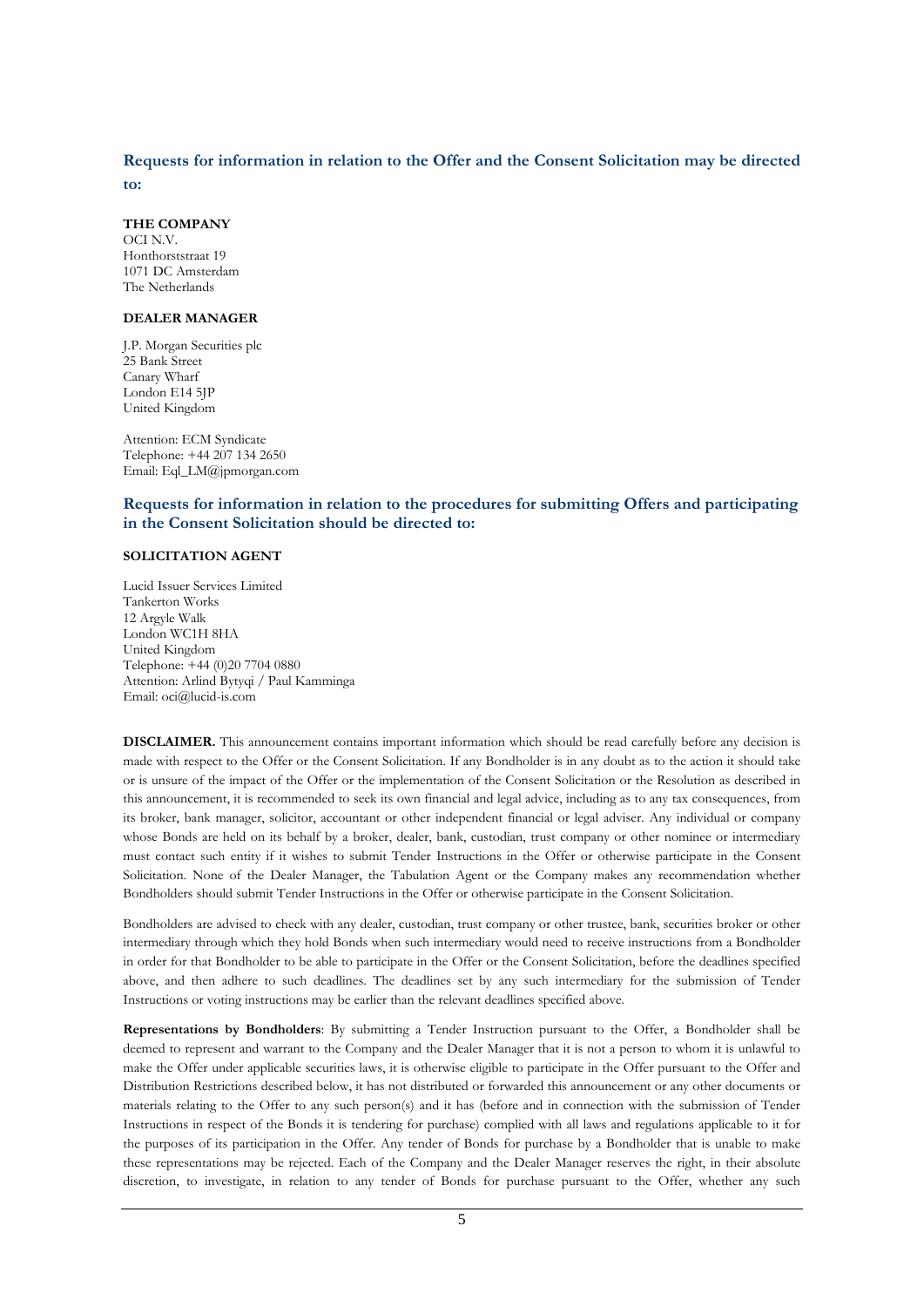representation given by a holder of Bonds is correct and, if such investigation is undertaken and as a result the Company determines (for any reason) that such representation is not correct, such tender may be rejected.

The Offer is not being made to any person (a "**Sanctions Restricted Person**") (i) that is, or is owned or controlled by a person that is, described or designated as a "specially designated national" or "blocked person" in the most current U.S. Treasury Department list of "Specially Designated National and Blocked Persons" or an entity included in the Sectoral Sanctions Identifications List (which can be found at: http://sdnsearch.ofac.treas.gov/); or (ii) that is currently subject to, or in violation of, any sanctions under (x) the laws and regulations that have been officially published and are administered or enforced by the U.S. Government (including, without limitation, the Office of Foreign Assets Control of the U.S. Department of the Treasury or the U.S. Department of State), or any enabling legislation or executive order relating thereto; or (y) any equivalent sanctions or measures officially published and imposed by the European Union, any member state of the European Union, Her Majesty's Treasury, the United Nations or any other relevant sanctions authority, including sanctions imposed against certain states, organisations and individuals under the European Union's Common Foreign & Security Policy.

Each Bondholder submitting Tender Instructions in respect of any Bonds will be deemed to give certain other representations, warranties and undertakings as set out in the "Deemed Representations, Warranties and Undertakings by Bondholders submitting Tender Instructions in the Offer" set out as Annex 1 to this announcement.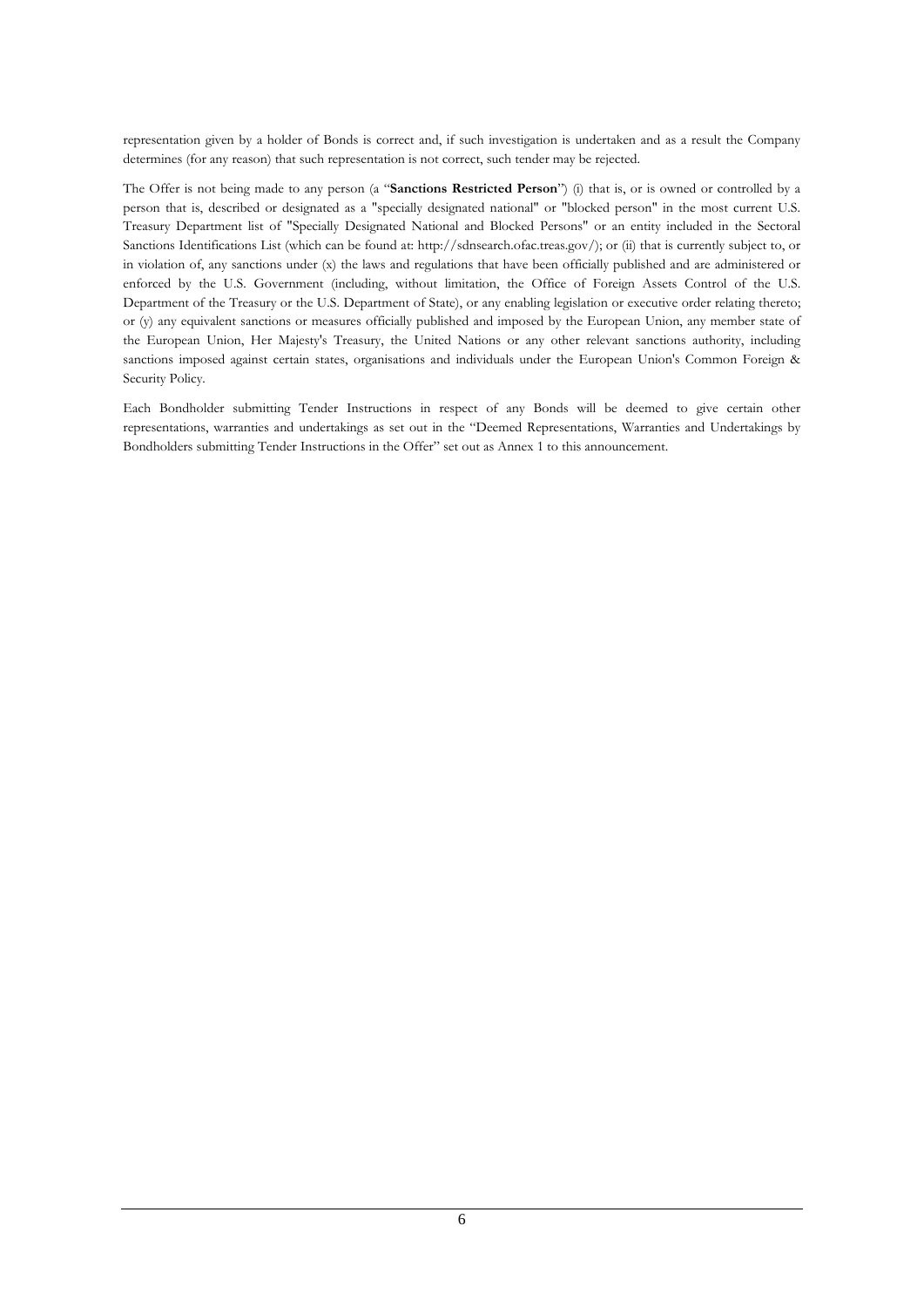## **OFFER AND DISTRIBUTION RESTRICTIONS**

*This announcement does not constitute an invitation to participate in the Offer in any jurisdiction in which, or to any person to or from whom, it is unlawful to make such Offer or for there to be such participation under applicable securities laws and regulations. The distribution of this announcement in certain jurisdictions may be restricted by laws and regulations. Persons into whose possession this announcement comes are required by each of the Company, the Dealer Manager and the Tabulation Agent to inform themselves about and to observe any such restrictions.* 

## *United States*

The Offer is not being made and will not be made, directly or indirectly, in or into, or by use of the mail of, or by any means or instrumentality of interstate or foreign commerce of, or of any facilities of a national securities exchange of, the United States or to, or for the benefit of, U.S. Persons. This includes, but is not limited to, facsimile transmission, electronic mail, telex, telephone, the internet and other forms of electronic communication. The Bonds may not be tendered in the Offer by any such use, means, instrumentality or facility from or within the United States or by persons located or resident in the United States as defined in Regulation S of the U.S. Securities Act of 1933, as amended (the "**Securities Act**"). Accordingly, copies of this announcement and any other documents or materials relating to the Offer are not being, and must not be, directly or indirectly, mailed or otherwise transmitted, distributed or forwarded (including, without limitation, by custodians, nominees or trustees) in or into the United States or to, or for the benefit of, U.S. Persons. Any purported tender of Bonds in the Offer resulting directly or indirectly from a violation of these restrictions will be invalid and any purported tender of Bonds made by a person located in the United States or by any agent, fiduciary or other intermediary acting on a nondiscretionary basis for a principal giving instructions from within the United States will be invalid and will not be accepted.

Each holder of Bonds participating in the Offer will represent that it is not located in the United States or to, or for the benefit of, U.S. Persons and is not participating in such Offer from the United States, or it is acting on a non- discretionary basis for a principal located outside the United States or to, or for the benefit of, U.S. Persons that is not giving an order to participate in such Offer from the United States. For the purposes of this and the above paragraph, "**United States**" means the United States of America, its territories and possessions (including Puerto Rico, the U.S. Virgin Islands, Guam, American Samoa, Wake Island and the Northern Mariana Islands), any state of the United States of America and the District of Columbia.

## *United Kingdom*

The communication of this announcement and any other documents or materials relating to the Offer is not being made, and such documents and/or materials have not been approved, by an authorised person for the purposes of section 21 of the Financial Services and Markets Act 2000. Accordingly, such documents and/or materials are not being distributed to, and must not be passed on to, the general public in the United Kingdom. The communication of such documents and/or materials as a financial promotion is only being made to those persons in the United Kingdom falling within the definition of investment professionals (as defined in Article 19(5) of the Financial Services and Markets Act 2000 (Financial Promotion) Order 2005 (the "**Financial Promotion Order**")) or persons who are within Article 43(2) or 49 of the Financial Promotion Order or any other persons to whom it may otherwise lawfully be made under the Financial Promotion Order.

#### *Italy*

None of the Offer, this announcement or any other documents or materials relating to the Offer have been or will be submitted to the clearance procedure of the *Commissione Nazionale per le Società e la Borsa* ("**CONSOB**") pursuant to Italian laws and regulations.

The Offer is being carried out in the Republic of Italy as exempted offers pursuant to article 101-bis, paragraph 3-bis of the Legislative Decree No. 58 of 24 February 1998, as amended (the "**Italian Financial Services Act**") and article 35-bis, paragraph 3, of CONSOB Regulation No. 11971 of 14 May 1999 (the "**Issuers' Regulation**"). A Bondholder resident or otherwise located in Italy can participate in the Offer only if it is a "qualified investor" within the meaning of article 35-bis, paragraph 3 and as defined in article 34-ter, letter b) of the Issuer's Regulation. Accordingly, a Bondholder who is resident or otherwise located in the Republic of Italy that does not qualify as such may not participate in the Offer having as target convertible bonds.

Bondholders or beneficial owners of the Bonds that are resident or located in Italy can tender some or all of their Bonds pursuant to the Offer through authorised persons (such as investment firms, banks or financial intermediaries permitted to conduct such activities in Italy in accordance with the Italian Financial Services Act, CONSOB Regulation No. 16190 of 29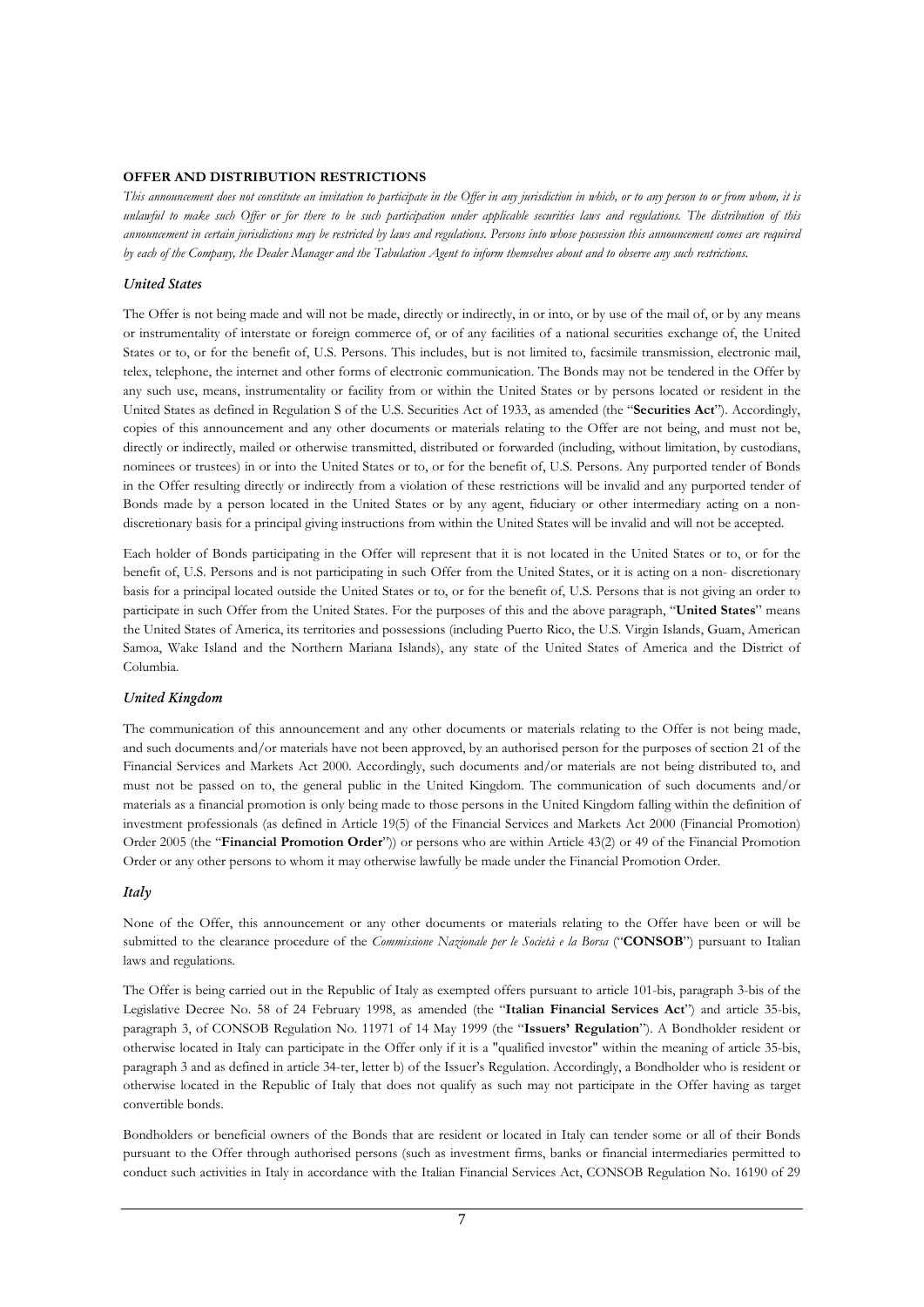October 2007, as amended from time to time, and Legislative Decree No. 385 of 1 September 1993, as amended) and in compliance with applicable laws and regulations or with requirements imposed by CONSOB or any other Italian authority.

Each intermediary must comply with the applicable laws and regulations concerning information duties vis-à-vis its clients in connection with the Bonds or the Offer.

## *France*

The Offer is not being made, directly or indirectly, to the public in the Republic of France ("**France**"). Neither this announcement nor any other documents or materials relating to the Offer have been or shall be distributed to the public in France and only (i) providers of investment services relating to portfolio management for the account of third parties (*personnes fournissant le service d'investissement de gestion de portefeuille pour compte de tiers*) and/or (ii) qualified investors (*investisseurs qualifiés*) other than individuals, in each case acting on their own account and all as defined in, and in accordance with, Articles L.411-1, L.411-2 and D.411-1 of the French *Code Monétaire et Financier*, are eligible to participate in the Offer. This announcement and any other document or material relating to the Offer have not been and will not be submitted for clearance to nor approved by the *Autorité des marchés financiers*.

## *Belgium*

Neither this announcement nor any other documents or materials relating to the Offer have been submitted to or will be submitted for approval or recognition to the Belgian Financial Services and Markets Authority and, accordingly, the Offer may not be made in Belgium by way of a public offering, as defined in Articles 3 and 6 of the Belgian Law of 1 April 2007 on public takeover bids (the "**Belgian Takeover Law**"), as amended or replaced from time to time. Accordingly, the Offer may not be advertised and the Offer will not be extended, and neither this announcement nor any other documents or materials relating to the Offer (including any memorandum, information circular, brochure or any similar documents) has been or shall be distributed or made available, directly or indirectly, to any person in Belgium other than "qualified investors" as referred to in Article 6, s.3 of the Belgian Takeover Law and as defined in Article 10 of the Belgian Law of 16 June 2006 on public offerings of investment instruments and the admission of investment instruments to trading on regulated markets (as amended from time to time), acting on their own account. Insofar as Belgium is concerned, this announcement has been issued only for the personal use of the above qualified investors and exclusively for the purposes of the Offer. Accordingly, the information contained in this announcement may not be used for any other person or disclosed to any other person in Belgium.

## *General*

Neither this announcement nor the electronic transmission thereof constitutes an offer to buy or the solicitation of an offer to sell Bonds (and tenders of Bonds for purchase pursuant to the Offer will not be accepted from Bondholders) in any circumstances in which such offer or solicitation is unlawful. In those jurisdictions where the securities, blue sky or other laws require the Offer to be made by a licensed broker or dealer and the Dealer Manager or any of its affiliates is such a licensed broker or dealer in any such jurisdiction, the Offer shall be deemed to be made by the Dealer Manager or such affiliate, as the case may be, on behalf of the Company in such jurisdiction.

Each of the Company, the Dealer Manager and the Tabulation Agent reserves the right, in its sole and absolute discretion, to investigate, in relation to any tender of Bonds for purchase pursuant to the Offer whether any such representation given by a Bondholder is correct and, if such investigation is undertaken and as a result the Company determines (for any reason) that such representation is not correct, such tender or submission may be rejected.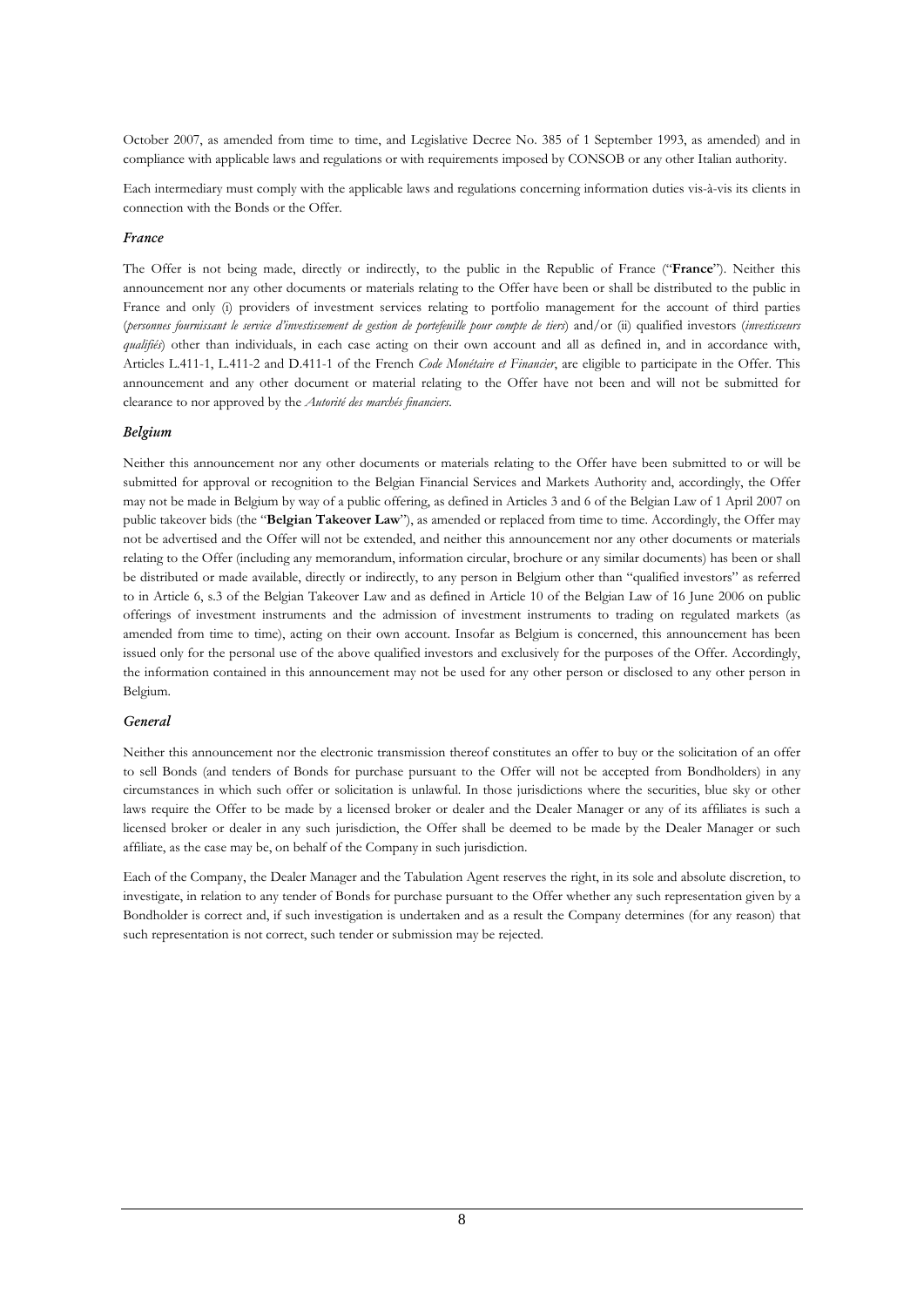#### Annex 1

#### *Deemed Representations and Undertakings by Bondholders Submitting Tender Instructions*

Except as defined herein, defined terms used below have the meanings given to them in the invitation to Bondholders in respect of the 3.875% convertible bonds due 2018 (the "**Bonds**"), dated 16 March 2018 (the "**Invitation to Tender**")

By submitting a Tender Instruction in the Offer in respect of any Bonds, a Bondholder will be deemed to acknowledge, represent, warrant and undertake to the Company and the Dealer Manager that, as of the time of its acceptance of the Offer and on the Settlement Date, it is an Eligible Holder and:

- 1. the Company is under no obligation to accept for purchase Bonds tendered pursuant to the Offer, and accordingly such tender may be accepted or rejected by the Company in its sole and absolute discretion and for any reason at any time prior to the announcement of the results of the Offer, including if the Offer Conditions are not satisfied;
- 2. if the Company proposes an Resolution pursuant to the Consent Solicitation, it shall instruct its custodian for the relevant Bonds to deliver (if such custodian is a participant in Euroclear and Clearstream) an instruction to vote in favour of the Resolution prior to the Consent Solicitation Deadline in respect of each of the Bonds tendered;
- 3. it has received the Invitation to Tender and has reviewed and accepts the offer and distribution restrictions, the terms, conditions and other considerations of the Offer and the Resolution, all as described in the Invitation to Tender, and has undertaken an appropriate analysis of the implications of the Offer and the Resolution without reliance on the Company, the Dealer Manager or the Tabulation Agent;
- 4. it has sufficient information available to it to make an investment decision with respect to the Offer and the Resolution and understands the content of the Invitation to Tender, and acknowledges that none of the Company or the Dealer Manager or any other person representing or acting on behalf of either the Company or the Dealer Manager has made any representation to it with respect to the Offer or the Resolution other than as set forth in the Invitation to Tender, together with any supplement thereto, upon which it is relying solely in making its investment decision with respect to the Offer and the Resolution, and it has made its own assessment of the relevant tax, legal and other economic considerations relevant to participating in the Offer and the Resolution;
- 5. no information has been provided to it by the Company, the Dealer Manager, the Tabulation Agent, or any of their respective directors, officers, employees, agents or affiliates with regard to the tax consequences for Bondholders arising from the purchase of Bonds by the Company pursuant to the Offer and the receipt by the Bondholder of the Purchase Price and the accrued interest, and it acknowledges that it is solely liable for any taxes and similar or related payments imposed on it under the laws and regulations of any applicable jurisdiction as a result of its participation in the Offer and/or voting in respect of the Resolution and agrees that it will not and does not have any right of recourse (whether by way of reimbursement, indemnity or otherwise) against the Company, the Dealer Manager or the Tabulation Agent, or any of their respective directors, officers, employees, agents or affiliates, or any other person in respect of such taxes and payments;
- 6. it is not a person to whom it is unlawful to make an invitation pursuant to the Offer under applicable securities laws and regulations, it has not distributed or forwarded the Invitation to Tender or any other documents or materials relating to the Offer or the Resolution to any such person(s) and it has (before submitting, or arranging for the submission on its behalf, as the case may be, of the Tender Instruction in respect of the Bonds it is tendering for purchase) complied with all laws and regulations applicable to it for the purposes of its participation in the Offer;
- 7. it has not received or sent copies or originals of the Invitation to Tender or any other materials or documents related to the Offer in, into or from the United States and has not otherwise utilised in connection with the Offer, directly or indirectly, the mails of, or any means or instrumentality (including without limitation facsimile transmission, telex, telephone or e-mail) of interstate or foreign commerce of, or any facility of a national securities exchange of, the United States;
- 8. either (a) (i) it is the beneficial owner of the Bonds that are being tendered pursuant to the Offer and (ii) it is located and resident outside the United States and is otherwise not a U.S. person (within the meaning of Regulation S under the U.S. Securities Act of 1933, as amended) and is not acting for the account or benefit of persons located or resident in the United States or other U.S. persons and is delivering its acceptance of the Offer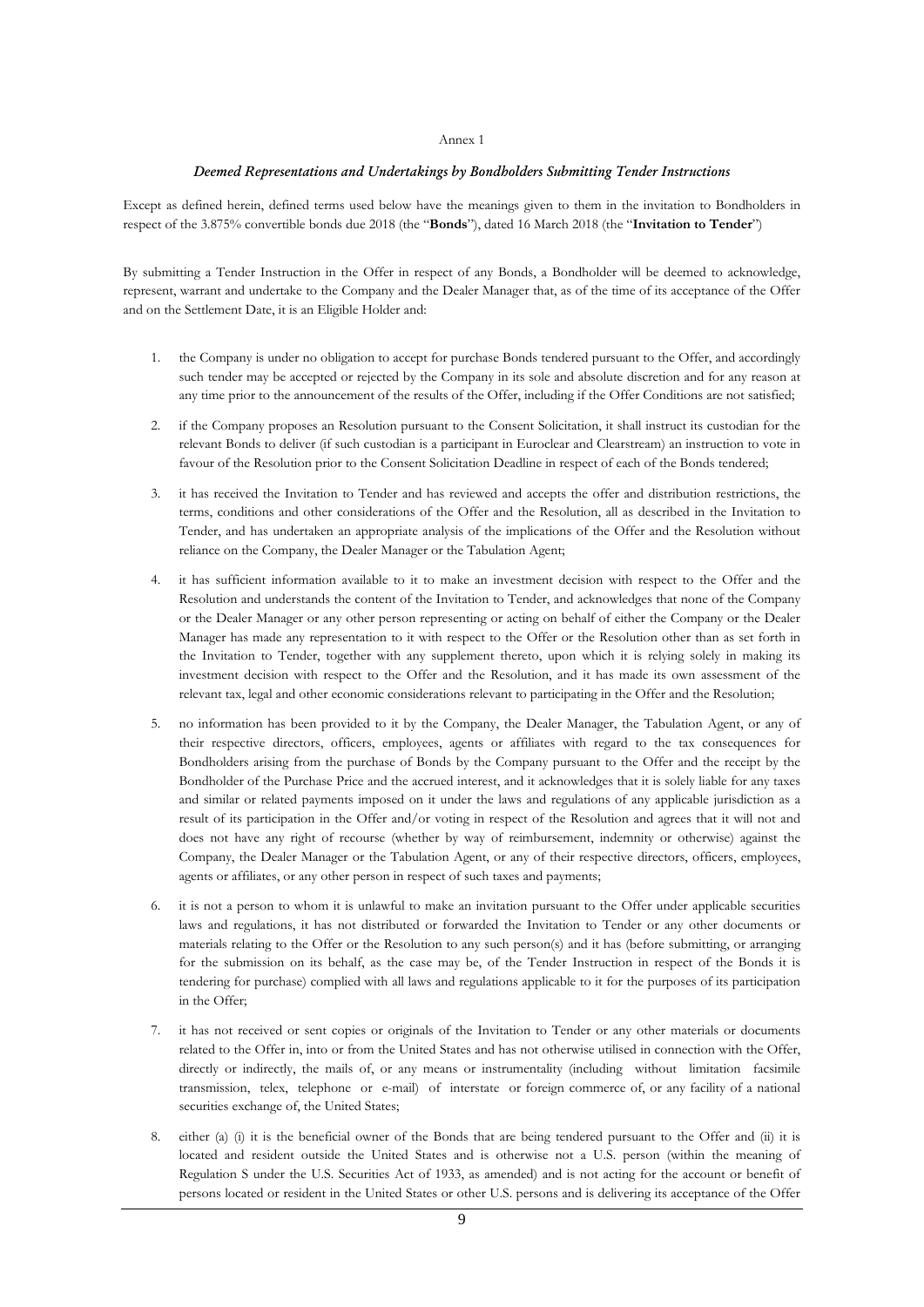from outside the United States or (b) (i) it is validly acting on behalf of the beneficial owner of the Bonds that are being tendered pursuant to the Offer and has been duly authorised to so act and is delivering its acceptance of the Offer from outside the United States and (ii) such beneficial owner has confirmed to it that it is located and resident outside the United States and is not otherwise a U.S. person (within the meaning of Regulation S under the U.S. Securities Act of 1933, as amended) and is not acting for the account or benefit of persons located or resident in the United States or other U.S. persons and is giving instructions to tender the Bonds from outside the United States;

- 9. it is (a) not located in, or a resident of, the Republic of Italy or (b) if it is located in, or a resident of, the Republic of Italy, it is a "qualified investor" within the meaning of article 35-bis, paragraph 3 and as defined in article 34-ter, paragraph 1), letter b), of CONSOB Regulation no. 11971 of 14 May 1999 (as amended);
- 10. it is not located or resident in the United Kingdom or, if it is located or resident in the United Kingdom, it is a person falling within the definition of investment professionals (as defined in Article 19(5) of the Financial Promotion Order) or within Article 43 of the Financial Promotion Order, or to whom the Term Sheet and any other documents or materials relating to the Offer may otherwise lawfully be communicated in accordance with the Financial Promotion Order;
- 11. it is not located or resident in France or, if it is located or resident in France, it is a (i) provider of investment services relating to portfolio management for the account of third parties (*personnes fournissant le service d'investissement de gestion de portefeuille pour compte de tiers*) and/or (ii) qualified investor (investisseur qualifié) other than an individual acting for its own account (all as defined in, and in accordance with, Articles L.411-1, L.411-2 and D.411-1 and D.411-4 of the French *Code Monétaire et Financier*), acting on its own account;
- 12. it is not located or resident in Belgium or, if it is located or resident in Belgium, it is a Qualified Investor in the sense of Article 10 of the Belgian Law of 16 June 2006 on the public offer of placement instruments and the admission to trading of placement instruments on regulated markets (as amended from time time), acting on its own account;
- 13. it is not a person (a "**Sanctions Restricted Person**") (i) that is, or is owned or controlled by a person that is, described or designated as a "specially designated national" or "blocked person" in the most current U.S. Treasury Department list of "Specially Designated National and Blocked Persons" or an entity included in the Sectoral Sanctions Identifications List (which can be found at: http://sdnsearch.ofac.treas.gov/); or (ii) that is currently subject to, or in violation of, any sanctions under (x) the laws and regulations that have been officially published and are administered or enforced by the U.S. Government (including, without limitation, the Office of Foreign Assets Control of the U.S. Department of the Treasury or the U.S. Department of State), or any enabling legislation or executive order relating thereto; or (y) any equivalent sanctions or measures officially published and imposed by the European Union, any member state of the European Union, Her Majesty's Treasury, the United Nations Security Council or any other relevant sanctions authority, including sanctions imposed against certain states, organisations and individuals under the European Union's Common Foreign & Security Policy;
- 14. it has full power and authority to tender the Bonds it has tendered in the Offer and, if such Bonds are accepted for purchase by the Company, such Bonds will be transferred to, or to the order of, the Company with full title guarantee and free from all liens, charges, interests, rights of third parties and encumbrances and any adverse claim, and subject to the benefit of all rights attached to such Bonds, and it will, upon request, execute and deliver any additional documents and/or do such other things deemed by the Company or the Tabulation Agent to be necessary or desirable to complete the transfer and, if relevant, the cancellation of such Bonds or to evidence such power and authority;
- 15. the Company, the Joint Dealer Managers and the Tabulation Agent will rely on the truth and accuracy of the foregoing acknowledgements, agreements, representations, warranties and undertakings and it shall indemnify the Company, the Dealer Managers and the Tabulation Agent against all and any losses, costs, claims, liabilities, expenses, charges, actions or demands which any of them may incur or which may be made against any of them as a result of any breach of any of the terms of, or any of the agreements, representations, warranties and/or undertakings given in connection with the Offer made (including any acceptance thereof) by any such Bondholder; and
- 16. none of the Company, the Dealer Manager or the Tabulation Agent has given it any information with respect to the Offer or the Resolution save as expressly set out in the Invitation to Tender nor has any of them made any recommendation to it as to whether it is eligible to or should tender Bonds for purchase in the Offer or whether it